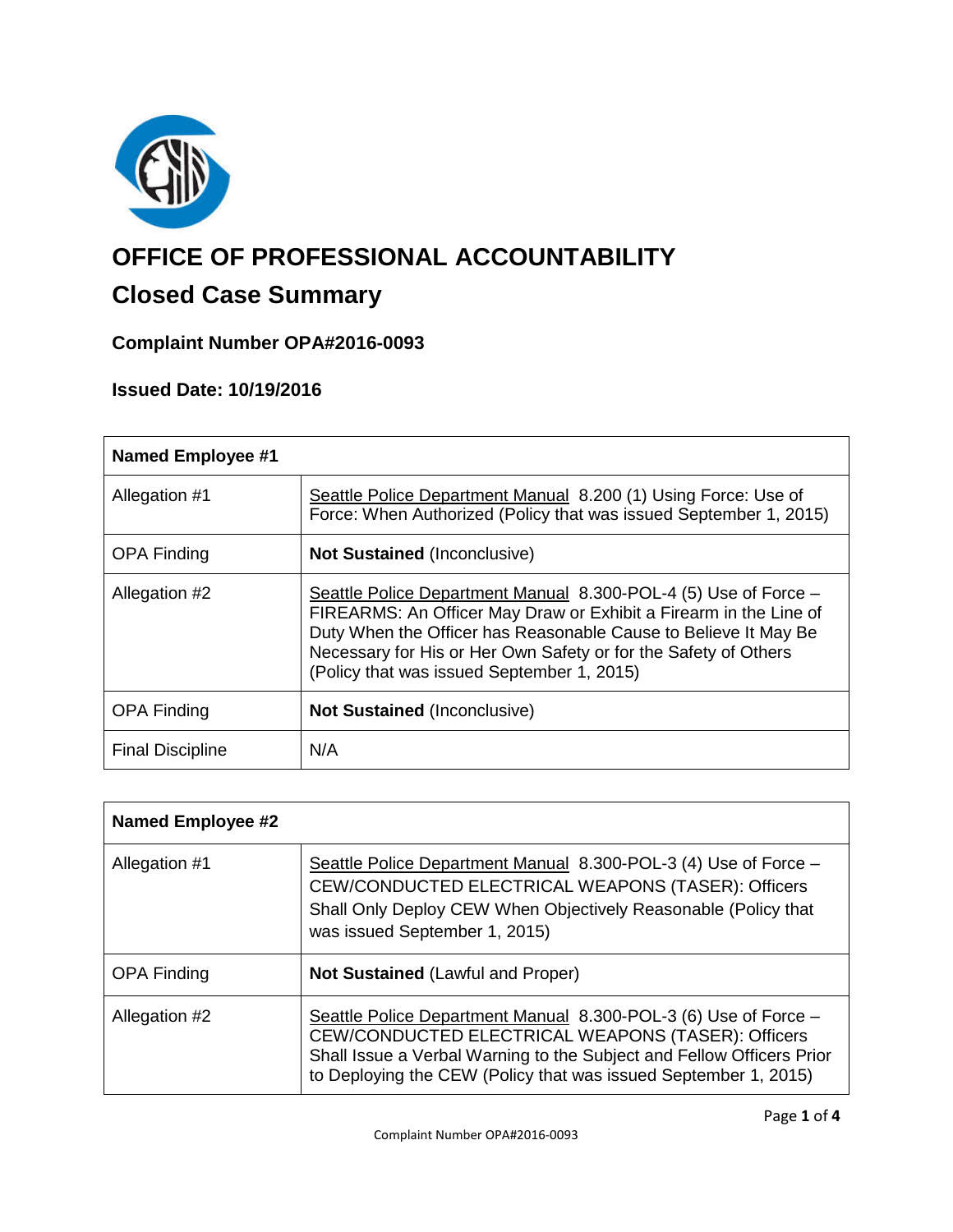| OPA Finding             | <b>Not Sustained (Lawful and Proper)</b> |
|-------------------------|------------------------------------------|
| <b>Final Discipline</b> | N/A                                      |

# **INCIDENT SYNOPSIS**

The Named Employees responded to a disturbance and assault at a tavern.

## **COMPLAINT**

The complainant alleged the evidence in the Use of Force Investigation was insufficient to support Named Employee #1's use of Type I force (pointing a firearm at a person).

The complainant alleged the evidence in the Use of Force Investigation was insufficient to support Named Employee #2's use of a Taser, and Named Employee #2 may not have provided a verbal warning before applying the Taser.

# **INVESTIGATION**

The OPA investigation included the following actions:

- 1. Review of the complaint memo
- 2. Review of In-Car Videos (ICV)
- 3. Search for and review of all relevant records and other evidence
- 4. Interviews of SPD employees

# **ANALYSIS AND CONCLUSION**

The complainant, a supervisor within the Department, alleged that Named Employee #1 may have used Type I force that was not proportional with the threat presented by the subject, given the totality of the circumstances. The preponderance of the evidence from the OPA investigation was insufficient to either prove or disprove the reasonableness of Named Employee #1's conclusion that the subject's behavior posed an immediate threat of serious bodily injury to Named Employee #1, other officers and the general public.

The complainant alleged that Named Employee #2 may have deployed a Taser on the subject in violation of SPD Policy which requires that one of the following two conditions must be present before an officer uses a Taser:

- When a subject causes an immediate threat of harm to the officer or others; or
- When public safety interests dictate that a subject needs to be taken into custody and the level of resistance presented by the subject is likely to cause injury to the officer or to the subject if hands-on control tactics are used.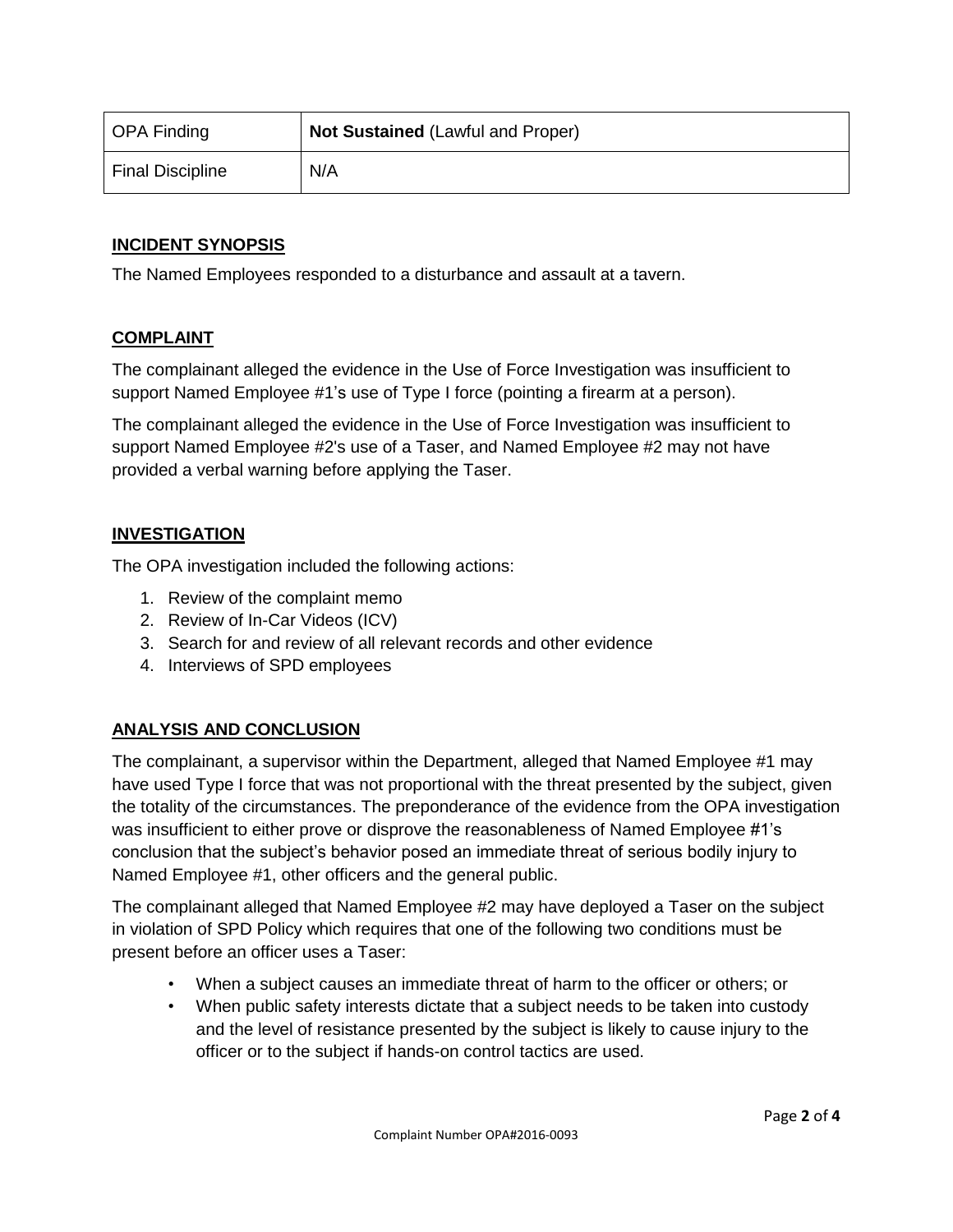The preponderance of evidence showed the subject had just assaulted a member of the public and was acting in a threatening and violent manner. Additionally, the subject's behavior was consistent with a condition sometimes called "excited delirium" and/or those affected by drug intoxication. Finally, at the time the Taser was deployed by Named Employee #2, it was reasonable for Named Employee #2 to perceive the subject to be an immediate threat to officers and the public.

The complainant alleged that Named Employee #2 failed to issue a verbal warning as required by SPD Policy prior to deploying the Taser. SPD Policy includes an exception to this requirement when, "giving the warning would compromise the safety of the officer or others." The preponderance of the evidence from this investigation showed the suddenness of the subject's threatening movement towards an officer combined with his close proximity to that officer reasonably prompted Named Employee #2 to deploy the Taser without first issuing a verbal warning.

# **FINDINGS**

# **Named Employee #1**

# Allegation #1

The preponderance of the evidence was insufficient to either prove or disprove the reasonableness of Named Employee #1's conclusion that the subject's behavior posed an immediate threat of serious bodily injury. Therefore a finding of **Not Sustained** (Inconclusive) was issued for *Using Force: Use of Force: When Authorized.*

## Allegation #2

The preponderance of the evidence was insufficient to either prove or disprove the reasonableness of Named Employee #1's conclusion that the subject's behavior posed an immediate threat of serious bodily injury. Therefore a finding of **Not Sustained** (Inconclusive) was issued for *Use of Force – FIREARMS: An Officer May Draw or Exhibit a Firearm in the Line of Duty When the Officer has Reasonable Cause to Believe It May Be Necessary for His or Her Own Safety or for the Safety of Others.*

## **Named Employee #2**

## Allegation #1

The preponderance of evidence showed the subject had just assaulted a member of the public and was acting in a threatening and violent manner. Therefore a finding of **Not Sustained** (Lawful and Proper) was issued for *Use of Force – CEW/CONDUCTED ELECTRICAL WEAPONS (TASER): Officers Shall Only Deploy CEW When Objectively Reasonable.*